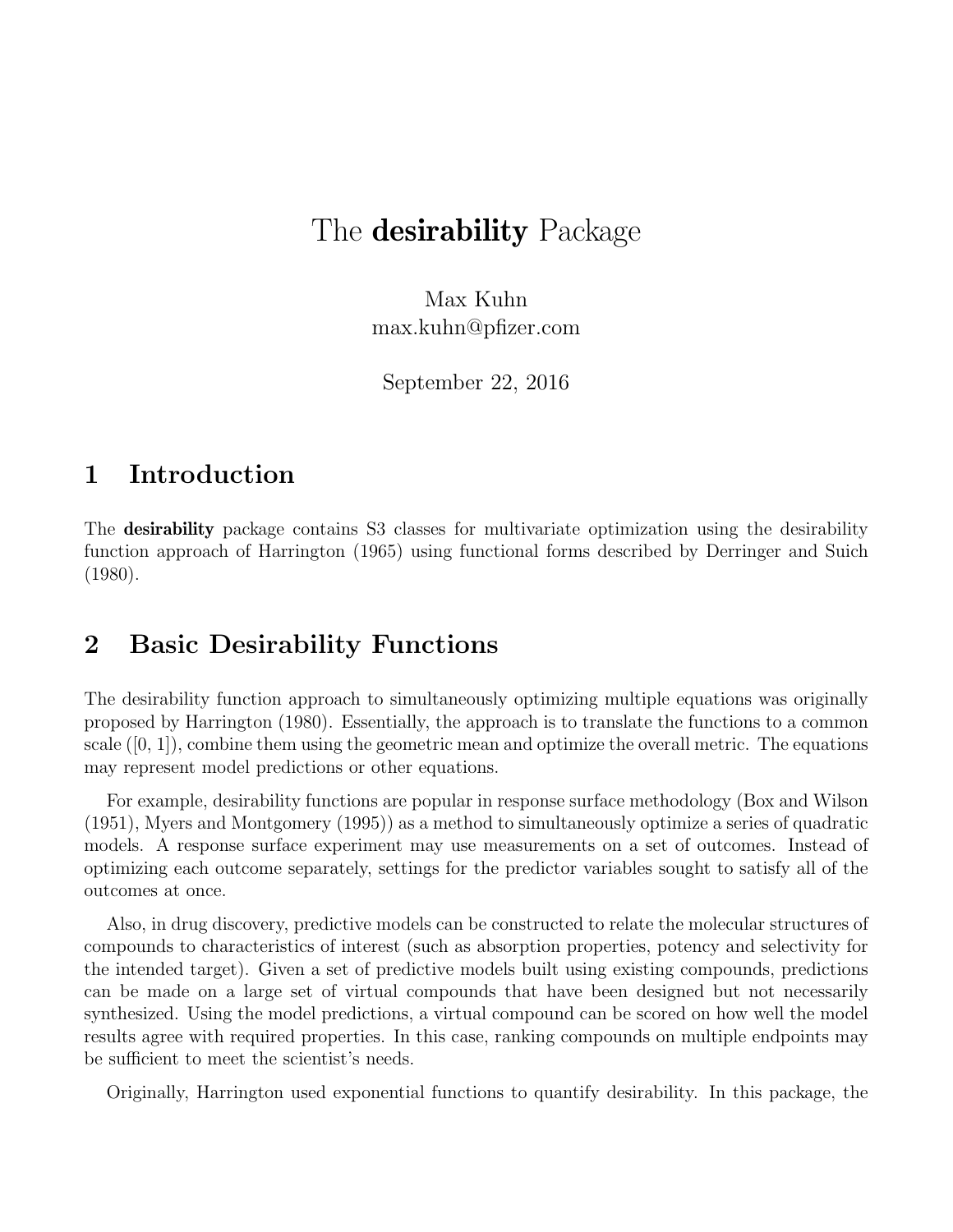simple discontinuous functions of Derringer and Suich (1984) are used. Suppose that there are R equations or function to simultaneously optimize, denoted  $f_r(\mathbf{x})$  ( $r = 1...R$ ). For each of the R functions, an individual "desirability" function is constructed that is high when  $f_r(\mathbf{x})$  is at the desirable level (such as a maximum, minimum, or target) and low when  $f_r(\mathbf{x})$  is at an undesirable value. Derringer and Suich proposed three forms of these functions, corresponding to the type of optimization goal. For maximization of  $f_r(\mathbf{x})$ , the function

<span id="page-1-1"></span>
$$
d_r^{max} = \begin{cases} 0 & \text{if } f_r(\mathbf{x}) < A \\ \left(\frac{f_r(\mathbf{x}) - A}{B - A}\right)^s & \text{if } A \le f_r(\mathbf{x}) \le B \\ 1 & \text{if } f_r(\mathbf{x}) > B \end{cases} \tag{1}
$$

can be used, where  $A, B$ , and s are chosen by the investigator. When the equation is to be minimized, they proposed the function

<span id="page-1-0"></span>
$$
d_r^{min} = \begin{cases} 0 & \text{if } f_r(\mathbf{x}) > B \\ \left(\frac{f_r(\mathbf{x}) - B}{A - B}\right)^s & \text{if } A \le f_r(\mathbf{x}) \le B \\ 1 & \text{if } f_r(\mathbf{x}) < A \end{cases}
$$
 (2)

and for target is best situations,

<span id="page-1-2"></span>
$$
d_r^{target} = \begin{cases} \left(\frac{f_r(\mathbf{X}) - A}{t_0 - A}\right)^{s_1} & \text{if } A \le f_r(\mathbf{x}) \le t_0\\ \left(\frac{f_r(\mathbf{X}) - B}{t_0 - B}\right)^{s_2} & \text{if } t_0 \le f_r(\mathbf{x}) \le B\\ 0 & \text{otherwise} \end{cases} \tag{3}
$$

These functions are on the same scale and are discontinuous at the points  $A, B$ , and  $t_0$ . The values of  $s, s_1$  or  $s_2$  can be chosen so that the desirability criterion is easier or more difficult to satisfy. For example, if s is chosen to be less than 1 in [\(2\)](#page-1-0),  $d_r^{Min}$  is near 1 even if the model  $f_r(\mathbf{x})$  is not low. As values of s move closer to 0, the desirability reflected by [\(2\)](#page-1-0) becomes higher. Likewise, values of s greater than 1 will make  $d_r^{Min}$  harder to satisfy in terms of desirability. These scaling factors are useful when one equation is of greater importance than the others. Examples of these functions are given in Figure [1.](#page-2-0) It should be noted that any function can be used to mirror the desirability of a model. For example, Del Castillo, Montgomery, and McCarville (1996) develop alternative desirability functions that can be used in conjunction with gradient based optimization routines.

For each of these three desirability functions (and the others discussed in Section 6.3), there are print, plot and predict methods.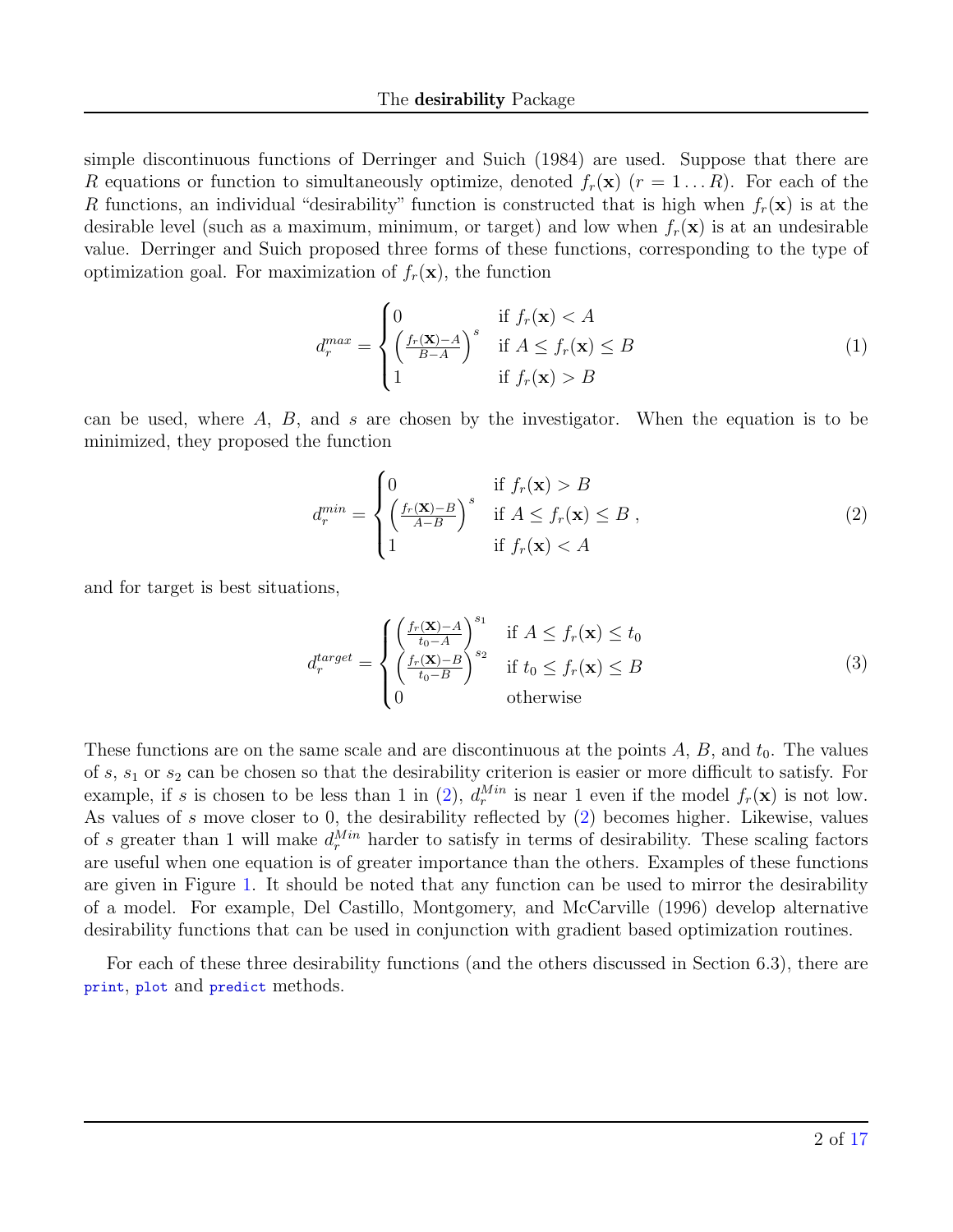

<span id="page-2-0"></span>Figure 1: Examples of the three primary desirability functions. Panel (a) shows an example of a larger–is–better function, panel (b) shows a smaller–is–better desirability function and panel (c) shows a function where the optimal value corresponds to a target value. Not that increasing the scale parameter makes it more difficult to achieve higher desirability, while values smaller than 1 make it easier to achieve good results.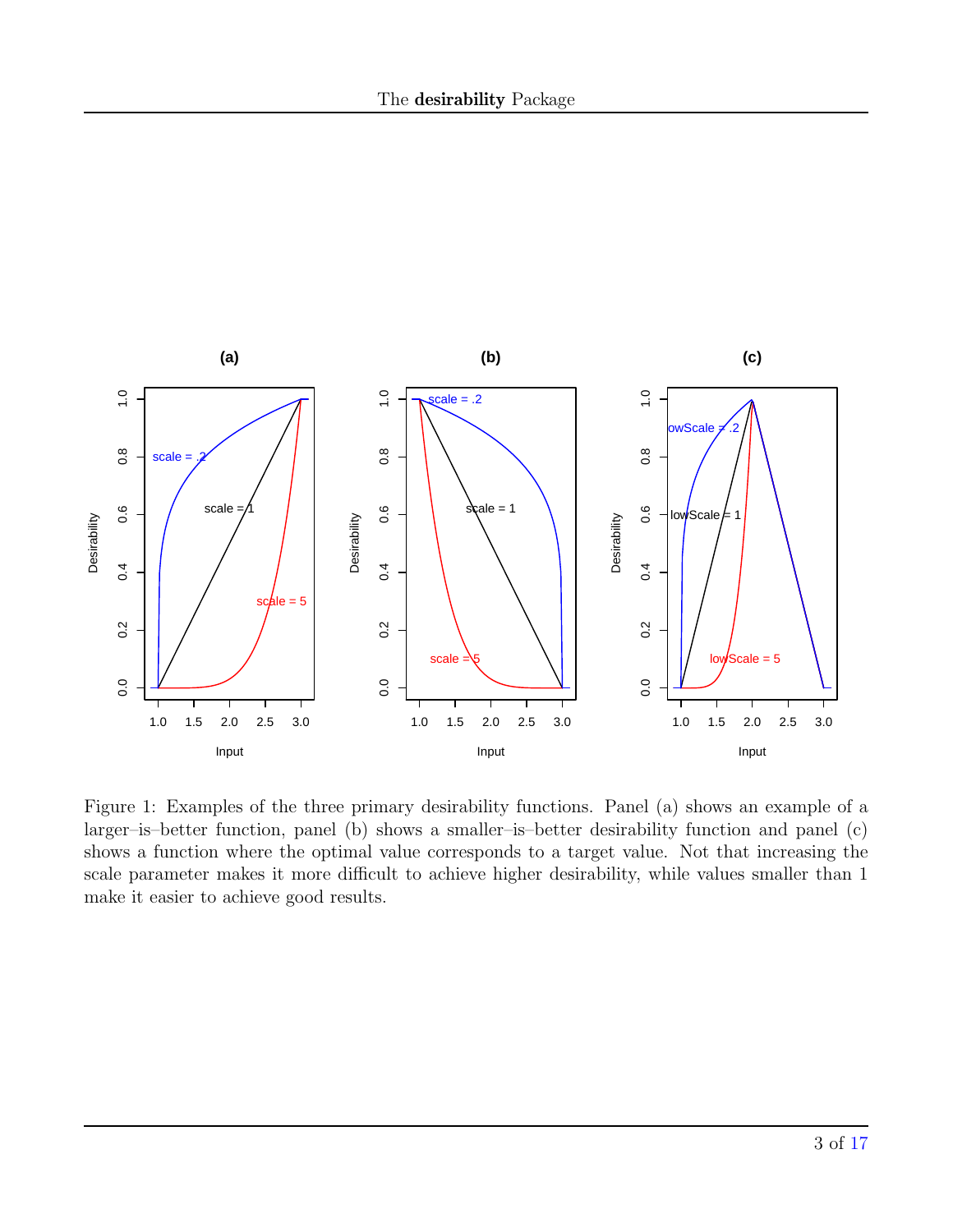### 3 Overall Desirability

Given that the R desirability functions  $d_1 \ldots d_r$  are on the [0,1] scale, they can be combined to achieve an overall desirability function, D. One method of doing this is by the geometric mean

$$
D = \left(\prod_{r=1}^R d_r\right)^{1/R}.
$$

The geometric mean has the property that if any one model is undesirable  $(d_r = 0)$ , the overall desirability is also unacceptable  $(D = 0)$ .

Once  $D$  has been defined and the prediction equations for each of the  $R$  equations have been computed, it can be use to optimize or rank the predictors.

## 4 An Example

Myers and Montgomery (1995) describe a response surface experiment where three factors (reaction time, reaction temperature and percent catalyst) were used to model two characteristics of the chemical reaction: percent conversion and thermal activity. They present two equations<sup>[1](#page-3-0)</sup> for the fitted quadratic response surface models:

```
> conversionPred <- function(x) 81.09 + 1.0284 * x[1] + 4.043 * x[2] + 6.2037 * x[3] -
     1.8366 * x[1] 2 + 2.9382 * x[2] 2 - 5.1915 * x[3] 2 ++ 2.2150 * x[1] * x[2] + 11.375 * x[1] * x[3] - 3.875 * x[2] * x[3]
> activityPred <- function(x) 59.85 + 3.583 * x[1] + 0.2546 * x[2] + 2.2298 * x[3] ++ 0.83479 * x[1] <sup>2</sup> + 0.07484 * x[2] <sup>2</sup> + 0.05716 * x[3] <sup>2</sup> -
+ 0.3875 \times x[1] \times x[2] - 0.375 \times x[1] \times x[3] + 0.3125 \times x[2] \times x[3]
```
The goal of the analysis was to maximize conversion while keeping the thermal activity between 55 and 60 units. An activity target of 57.5 was used in the analysis. Plots of the response surface models are in Figures [2](#page-4-0) and [3,](#page-6-0) where reaction time and percent catalyst are plotted while the reaction temperature was varied at four different levels. Both quadratic models are saddle surfaces and the stationary points are outside of the experimental region. To determine predictor settings these models, a constrained optimization can be used to stay inside of the experimental region.

Translating the experimental goals to desirability functions, a larger–is–better function [\(1\)](#page-1-1) is used for percent conversion with values  $A = 80$  and  $B = 97$ . A target oriented desirability function [\(3\)](#page-1-2) was used for thermal activity with  $t_0 = 57.5$ ,  $A = 55$  and  $B = 60$ . Although the original

<span id="page-3-0"></span><sup>&</sup>lt;sup>1</sup>In practice, we would just use the predict method for the linear model objects to get the prediction equation. Our results are slightly different from those given by Myers and Montgomery because they used prediction equations with full floating–point precision.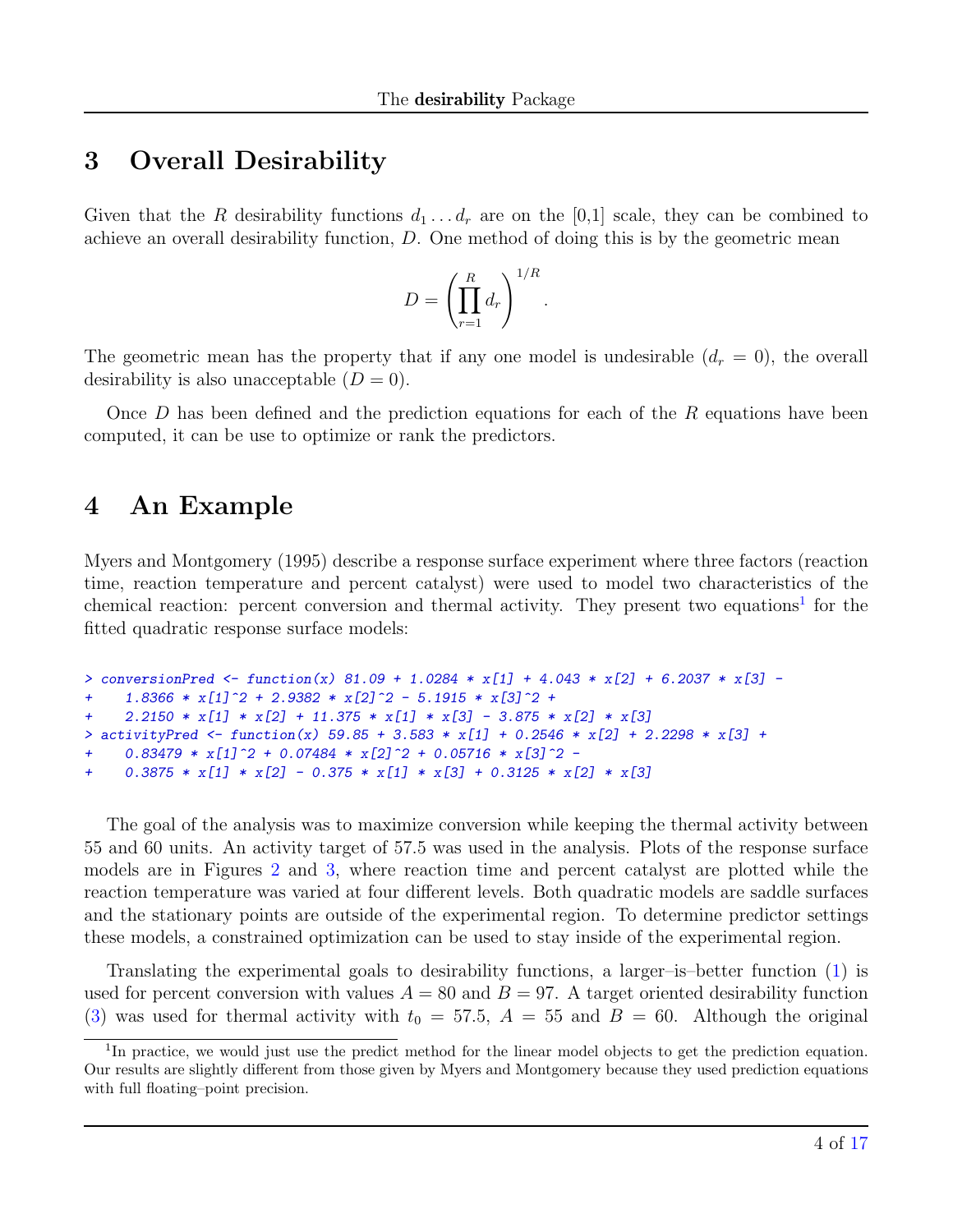

<span id="page-4-0"></span>Figure 2: The response surface for the percent conversion model. To plot the model contours, the temperature variable was fixed at four diverse levels. The largest effects in the fitted model are due to the time×catalyst interaction and the linear and quadratic effects of catalyst.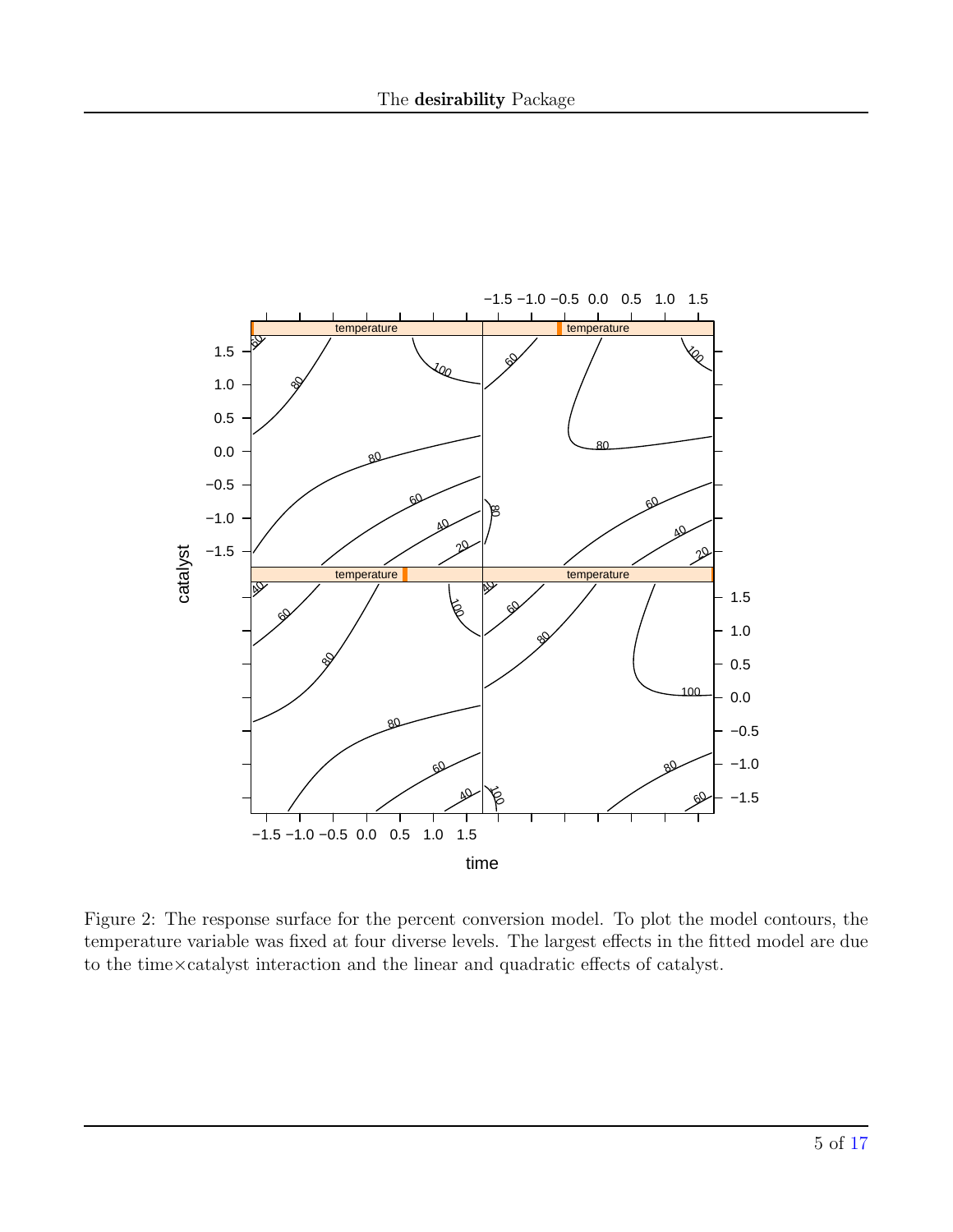analysis used numerous combinations of scaling parameters, we will only show analyses with the default scaling factor values. Figures [4,](#page-7-0) [4](#page-7-0) and [6](#page-9-0) show contour plots of the individual desirability function surfaces and the overall surface.

To construct the overall desirability functions, objects must be created for the individual functions. For example, the following code chunk creates the appropriate objects and uses the predict method to estimate desirability at the center point of the design:

```
> conversionD <- dMax(80, 97)
> activityD \leftarrow dTarget(55, 57.5, 60)
> predDutcomes <- c(conversionPred(c(0,0,0)), activityPred(c(0,0,0)))
> print(predOutcomes)
[1] 81.09 59.85
> predict(conversionD, predOutcomes[1])
[1] 0.06411765
> predict(activityD, predOutcomes[2])
[1] 0.06
```
To get the overall score for these settings of the experimental factors, the d0verall function is used to combine the objects and predict is used to get the final score:

```
> overallD <- dOverall(conversionD, activityD)
> print(overallD)
Combined desirability function
Call: dOverall.default(conversionD, activityD)
----
Larger-is-better desirability function
Call: dMax.default(low = 80, high = 97)Non-informative value: 0.5
----
Target-is-best desirability function
Call: dTarget.default(low = 55, target = 57.5, high = 60)
Non-informative value: 0.4949
> predict(overallD, predOutcomes)
[1] 0 0
```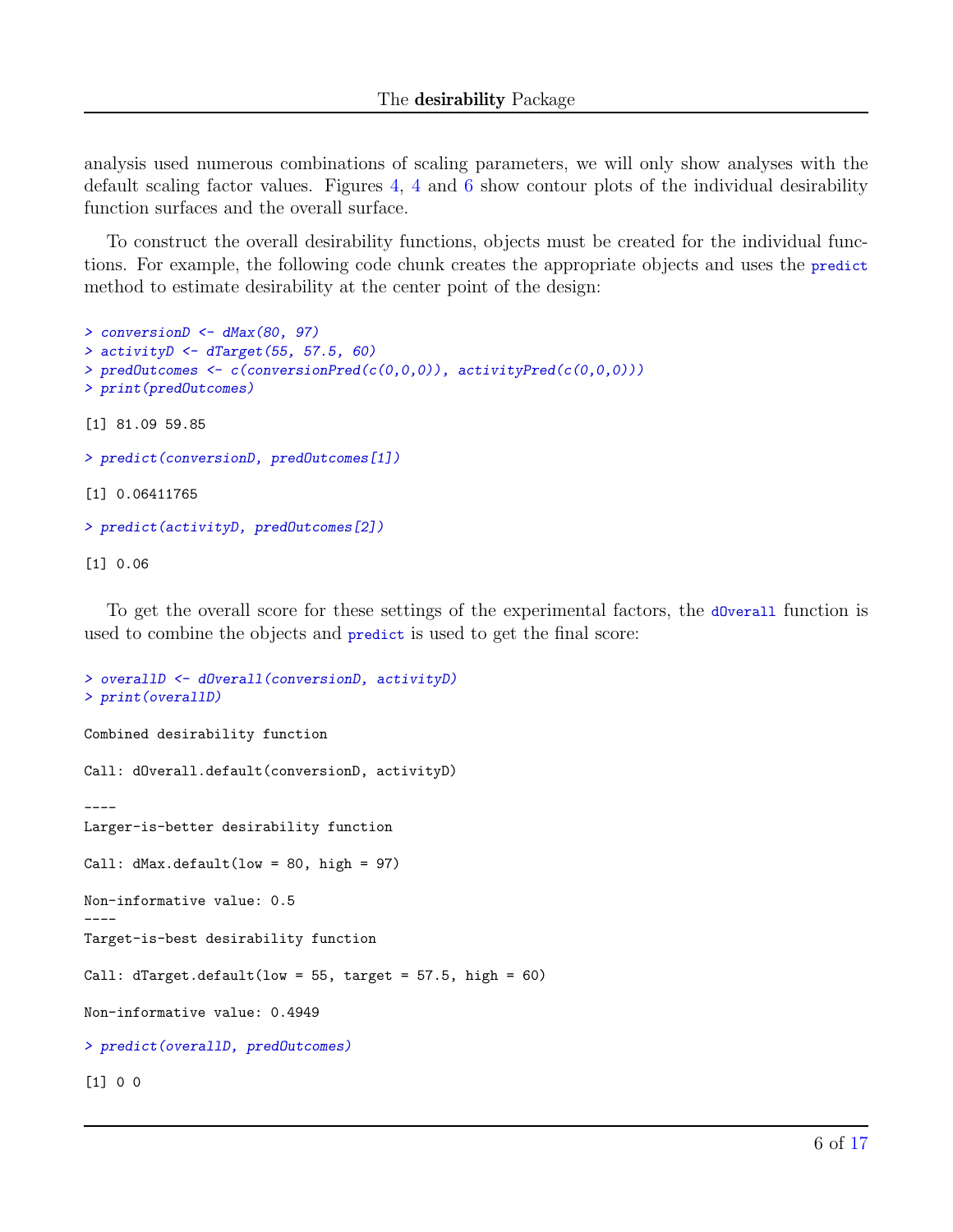

<span id="page-6-0"></span>Figure 3: The response surface for the thermal activity model. To plot the model contours, the temperature variable was fixed at four diverse levels. The main effects of time and catalyst have the largest effect on the fitted model.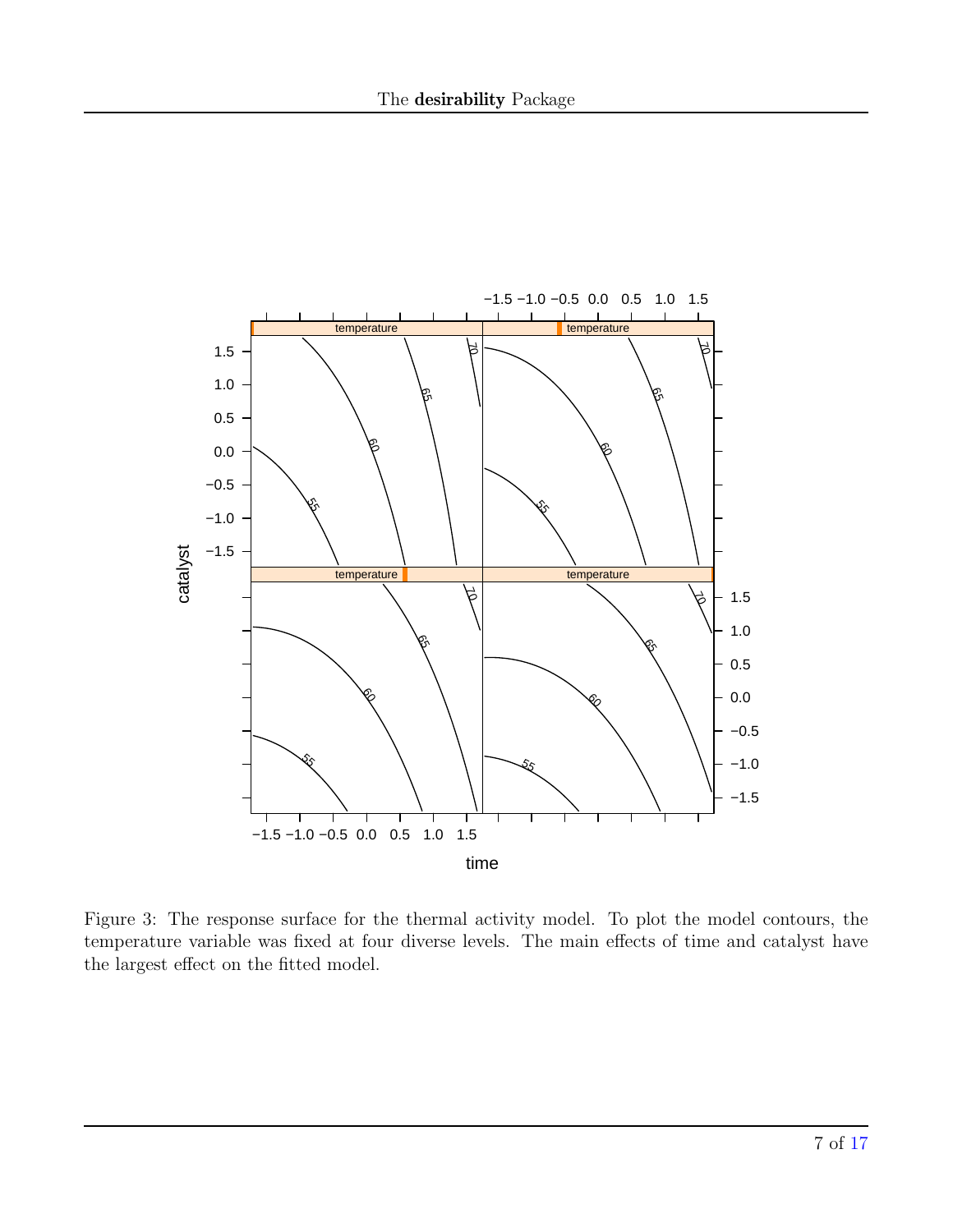

<span id="page-7-0"></span>Figure 4: The individual desirability surface for the percent conversion outcome using  $dMax(80, 97)$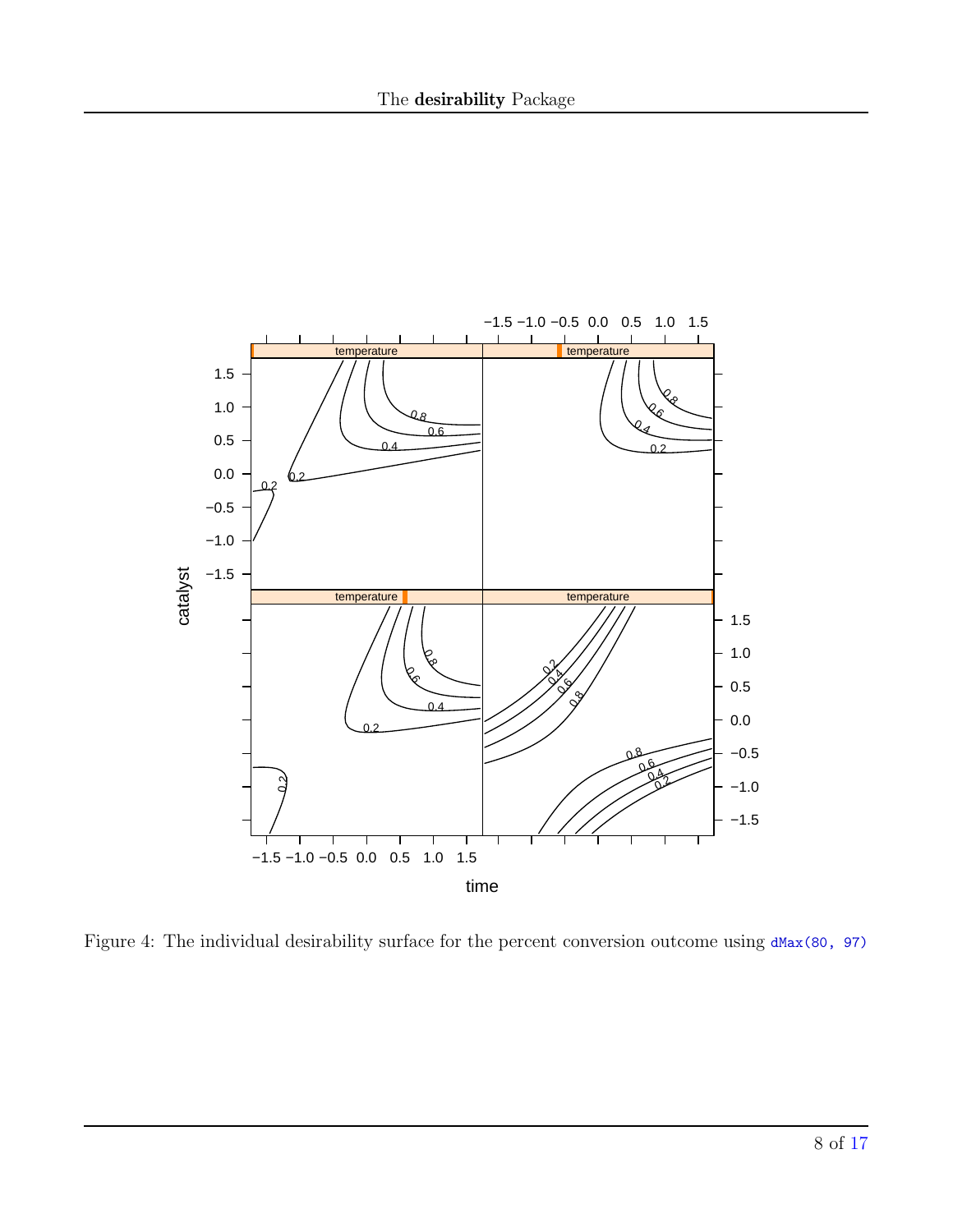

Figure 5: The individual desirability surface for the thermal activity outcome using dTarget(55, 57.5, 60)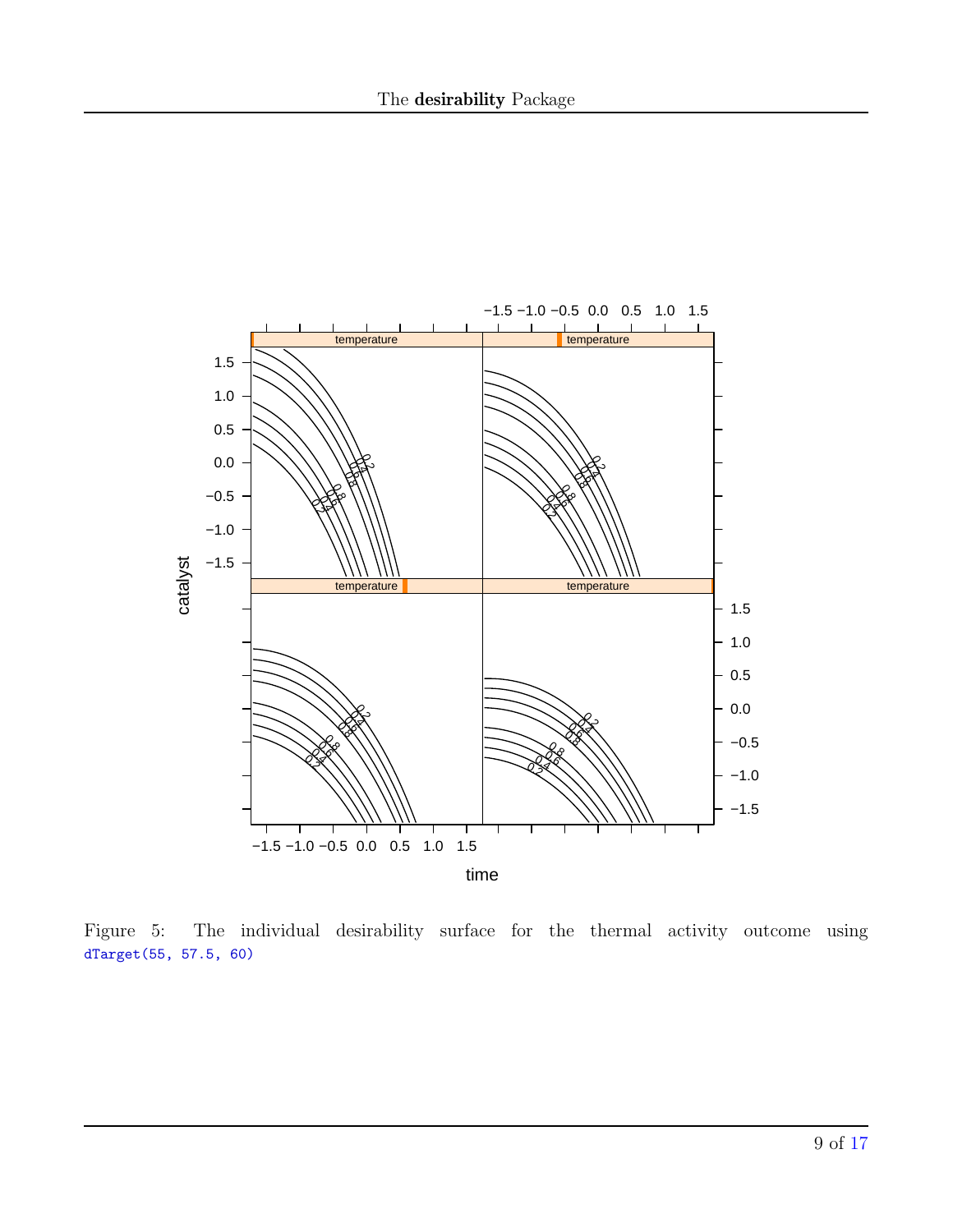

<span id="page-9-0"></span>Figure 6: The overall desirability surface that combines the model for percent conversion and thermal activity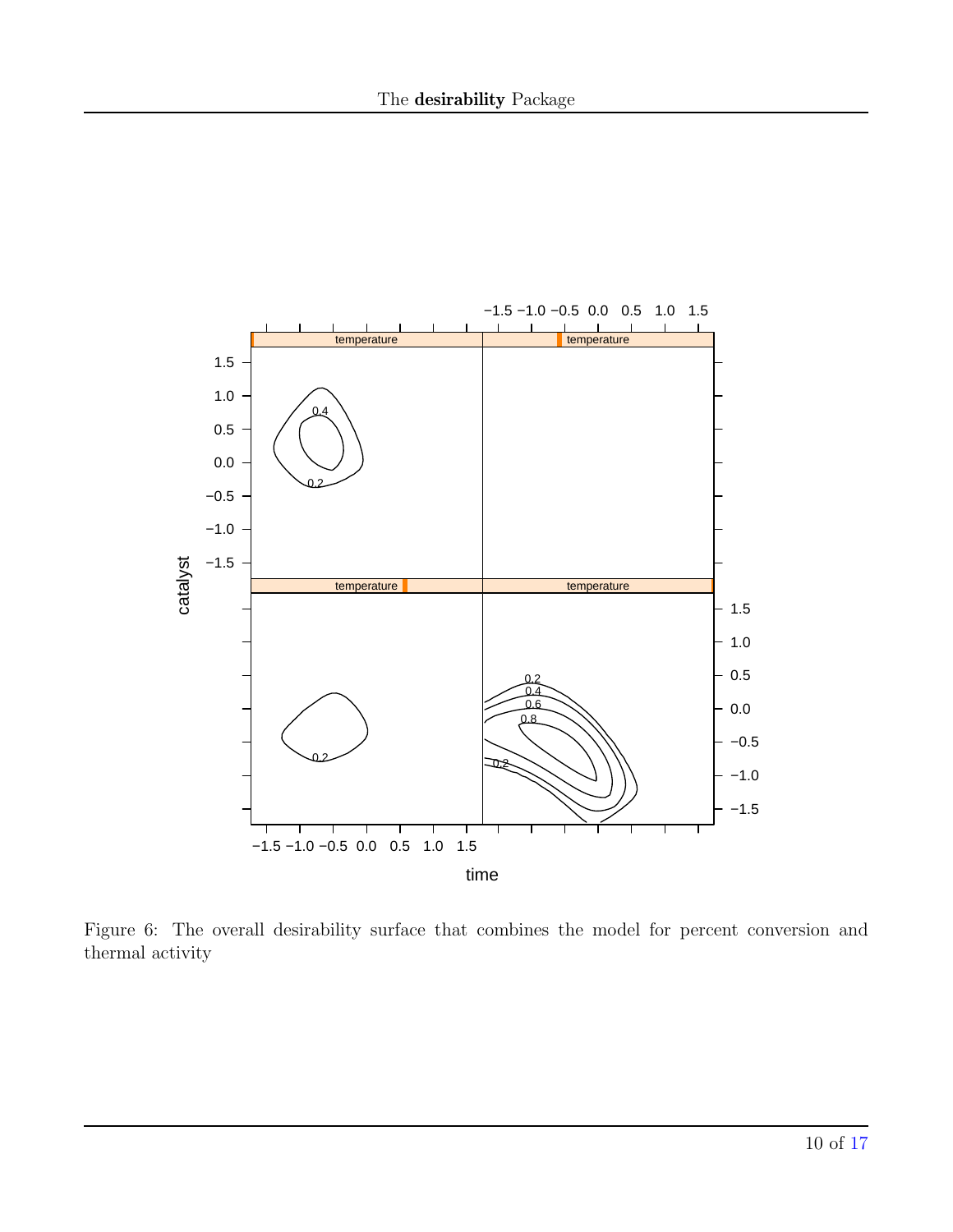# 5 Maximizing Desirability

Following Myers and Montgomery, we can maximize desirability within a cuboidal region bounded by the value of the axial points. To do this, the objective function ( $\text{rsmOpt}$ ) uses a penalty approach; if a candidate point falls outside of the cuboidal design region, the desirability is set to zero.

```
> rsmOpt \leq function(x, dObject, space = "square")
+ {
+ conv <- conversionPred(x)
+ acty <- activityPred(x)
+
+ out <- predict(dObject, data.frame(conv = conv, acty = acty))
+
+ if(space == "circular")
+ {
+ if(sqrt(sum(x^2)) > 1.682) out <- 0
+                        } else if(space == "square") if(any(abs(x) > 1.682)) out <- 0
+ out
+ }
```
The Nelder–Mean simplex method (Nelder and Mead (1965), Olsson and Nelson (1975)) can be used to maximize desirability using the optim function. This is a direct search method that uses only function calls and does not use gradient information. This optimization technique can handle discontinuous or non–smooth functions that are commonly produced by desirability functions. However, this method has the propensity to converge to a local optimum. Since the technique is fast when we have an efficient function to optimize, we can restart the algorithm in multiple locations in the feasible space and use the best outcome. As an alternative, other direct search methods are more likely to yield a global optimum, such as simulated annealing (Bohachevsky  $et al.$  1986). This particular routine is also available in optim, but tuning the annealing parameters may be needed to ensure that the technique is performing well.

The following code chunk uses the Nelder–Mean simplex method and a cubiodal design region:

```
> searchGrid \leq expand.grid(time = seq(-1.5, 1.5, length = 5),
+ \text{temperature} = \text{seq}(-1.5, 1.5, \text{length} = 5),+ catalyst = seq(-1.5, 1.5, length = 5))
> for(i in 1:dim(searchGrid)[1])
+ {
+ tmp <- optim(as.vector(searchGrid[i,]),
+ rsmOpt,
+ dObject = overallD,
+ space = "square",
+ control = list(fnscale = -1))
+ if(i == 1)+ {
+ best <- tmp
```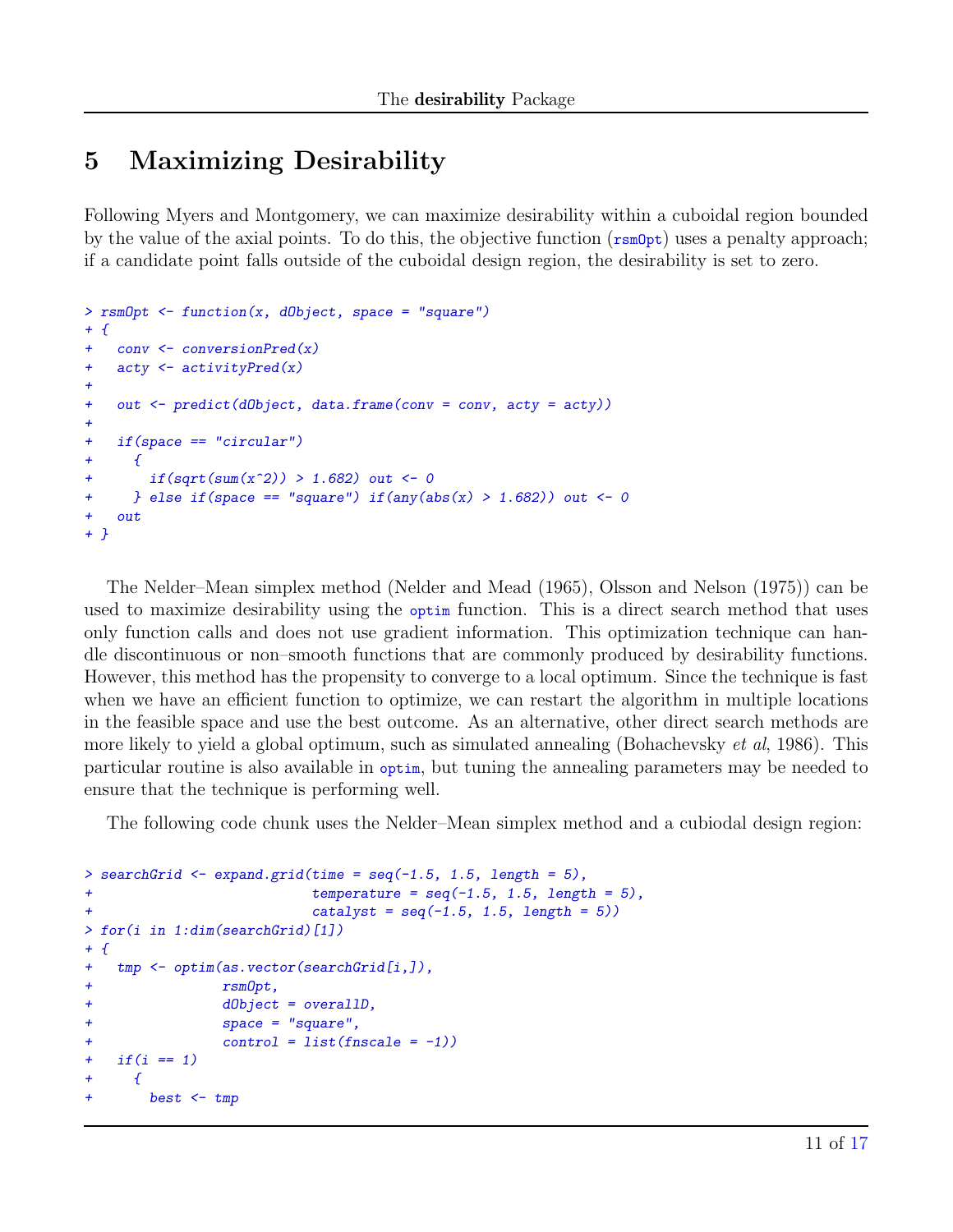```
+ } else {
+ if(tmp$value > best$value) best <- tmp
+ }
+ }
> print(best)
$par
      time temperature catalyst
-0.5117132 1.6820000 -0.5863863$value
[1] 0.9425094
$counts
function gradient
    226 NA
$convergence
[1] 0
$message
NULL
```
From this optimization, the predicted value of conversion was 95.1 and activity was predicted to be 57.5.

Alternatively we can try to maximize desirability such that the experimental factors are constrained to be within a spherical design region with a radius equal to the axial point distance:

```
> for(i in 1:dim(searchGrid)[1])
+ {
+ tmp <- optim(as.vector(searchGrid[i,]),
+ rsmOpt,
+ space = "circular",
+ dObject = overallD,
+ control = list(fnscale = -1))
+ if(i == 1)+ \{+ best <- tmp
+ } else {
+ if(tmp$value > best$value) best <- tmp
+ }
+ }
> print(best)
```
#### \$par

time temperature catalyst  $-0.5094851$  1.5034146  $-0.5561415$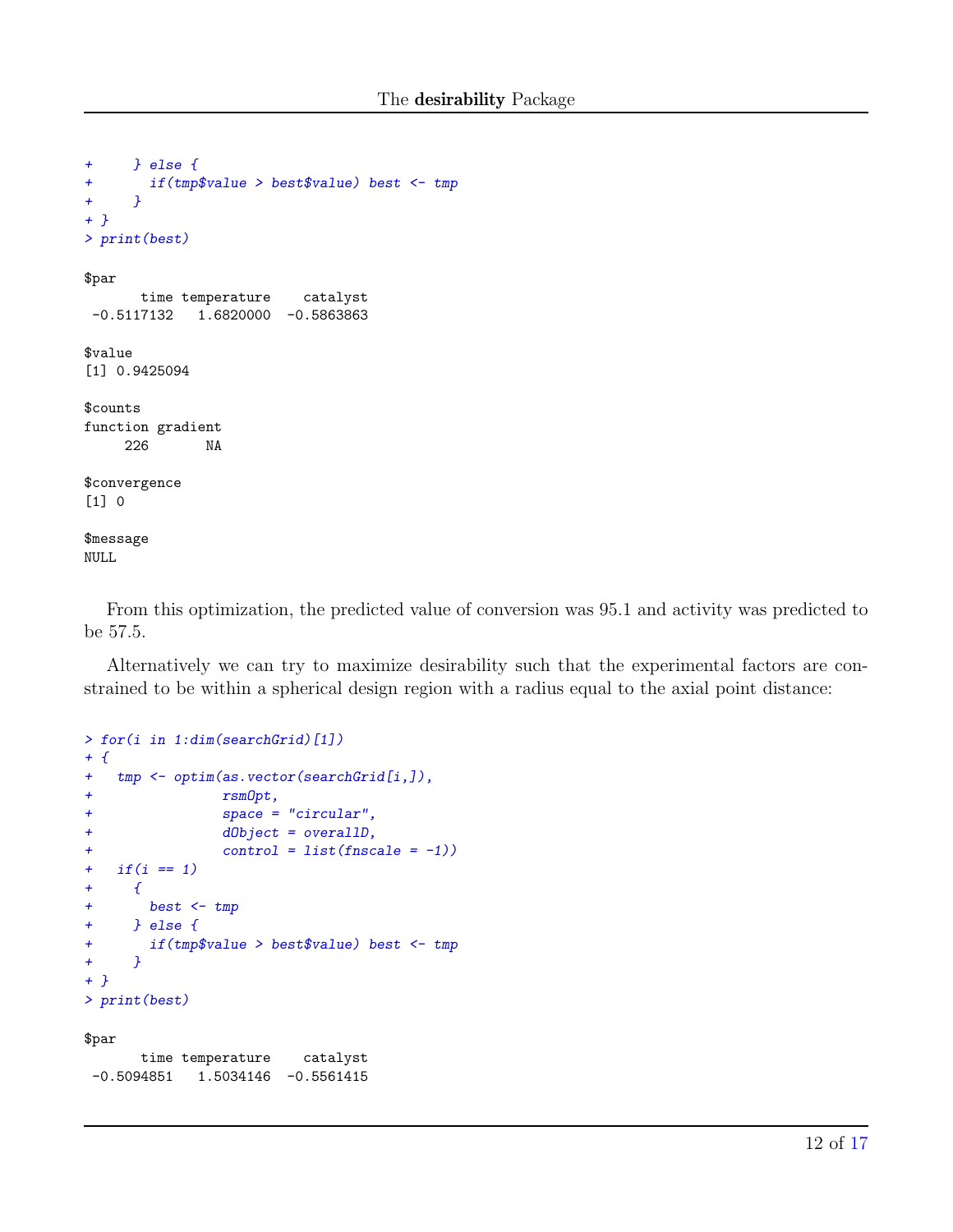\$value [1] 0.8581525 \$counts function gradient 308 NA \$convergence [1] 0 \$message NULL

The process converges to relative sub–optimum values (conversion  $= 92.52$  and activity  $= 57.5$ ). Using a radius of 2 produces overall desirability equal to one, although the solution extrapolates slightly outside of the design region.

## 6 Non–Standard Features

The preceding approach has been faithful to the process described in Derringer and Suich (1980) and is consistent with current implementations of desirability functions. This package also contains a few non–standard features.

### 6.1 Non–Informative Desirability and Missing Values

In some cases, the inputs to the desirability functions cannot be computed. When individual desirability functions are defined, a non–informative value is estimated by computing the desirabilities over the possible range and taking the mean value. By default, if the input to this desirability function is NA, it is replaced by the non–informative value. In order to have the calculation return an NA value, the value of object\$missing can be changed to NA, where object is the result of a call to one of the desirability R functions. The non–informative value is plotted as a broken line in the default plot methods (see Figure [7](#page-14-0) for an example).

### 6.2 Zero–Desirability Tolerances

In some cases where the dimensionality of the outcomes is large, it may be difficult to find feasible solutions where every individual desirability value is acceptable. Each desirability R function has a tol argument that can be set to a number on [0, 1] (the default value is NULL). If this value is not null, desirability values equal to zero are replaced by the value of tol. This computation is applied after the missing value imputation step.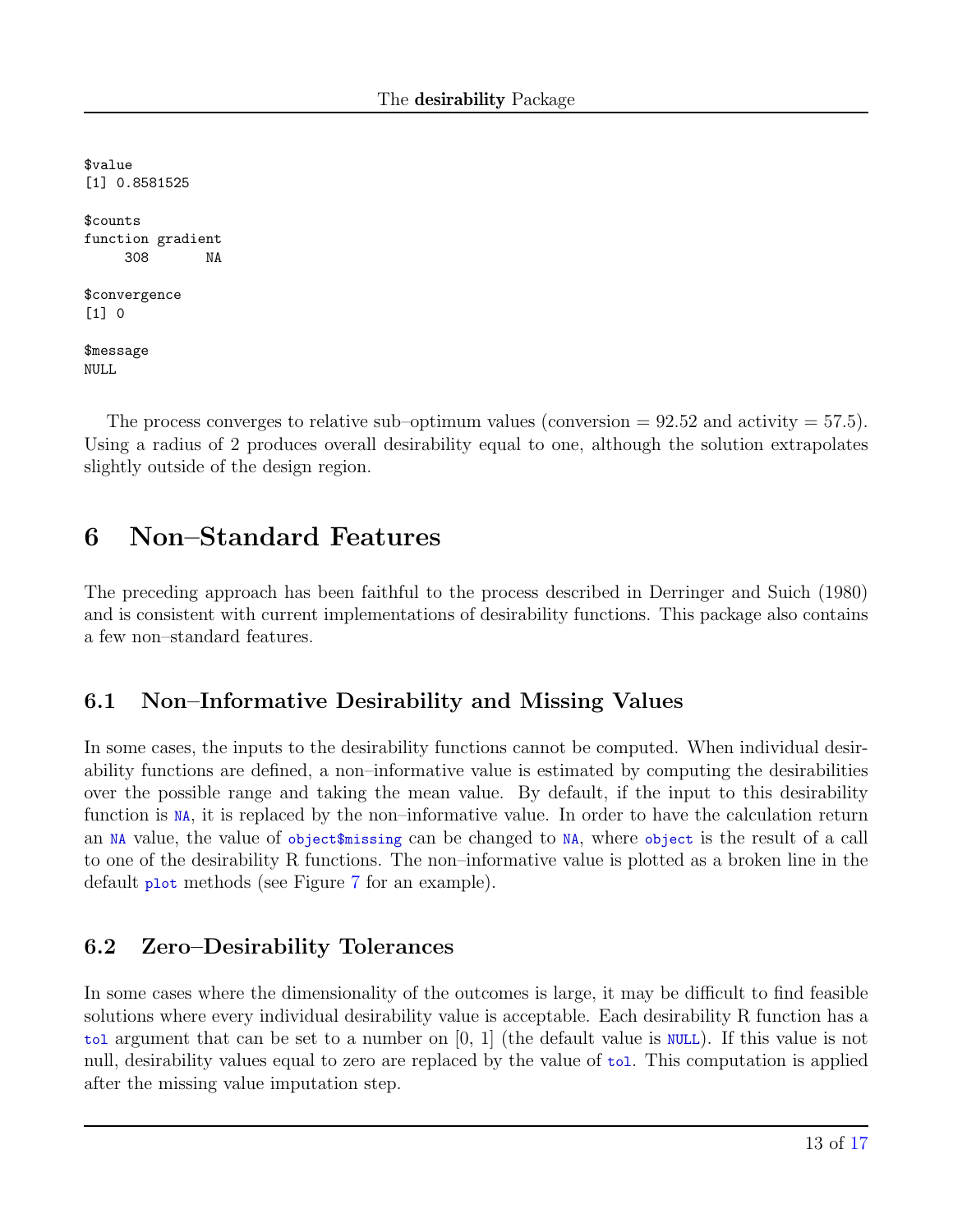### 6.3 Non–Standard Desirability Functions

In some cases, the three R desirability functions previously discussed may not cover all of the possible forms of the desirability function required by the user. The function dArb takes as input a numeric vector of input values and their matching desirabilities and can approximate many other functional forms.

For example, if a symmetric, sinusoidal curve was needed to translate a real–valued equation to the desirability scale, the logistic function could be used:

$$
d(\mathbf{x}) = \frac{1}{1+\exp(-\mathbf{x})}
$$

Outside of the range  $\pm 5$ , the desirability values are close to zero and one, so we can define 20 points on this range, compute the logistic model and use these values to define the desirability function:

```
> foo \leftarrow function(u) 1/(1+\exp(-u))> xInput \leq seq(-5, 5, length = 20)> logisticD <- dArb(xInput, foo(xInput))
```
Inputs in–between the grid points are linearly interpolated.

Using this approach, the extreme values are used outside of the input range. For example, an input value of  $-10$  would be assigned to desirability value of  $f \circ \circ (-5)$ . Similarly, on the high side, the last desirability value (when the inputs are ordered) is carried forward. Figure [7](#page-14-0) shows an example of the plot method applied to the object logisticD.

Similarly, there is another desirability function to implement box constraints on an equation. For example, instead of using a penalty approach to constraining the experimental factors to be within the design region, we could coerce values outside of  $\pm 1.682$  $\pm 1.682$  $\pm 1.682$  to have zero desirability. Figure 8 shows an example function. In our previous optimization example, we could create a desirability function for each of the predictors and add them to the overall desirability object.

Another non–standard application of desirability functions uses categorical inputs. Desirabilities can be assigned for all possible values. For example:

```
> values \le c("value1" = .1, "value2" = .9, "value3" = .2)> groupedDesirabilities <- dCategorical(values)
> groupedDesirabilities
Desirability function for categorical data
Call: dCategorical.default(values = values)
Non-informative value: 0.4
```
Figure [9](#page-15-0) shows a plot of the desirability profiles for this configuration.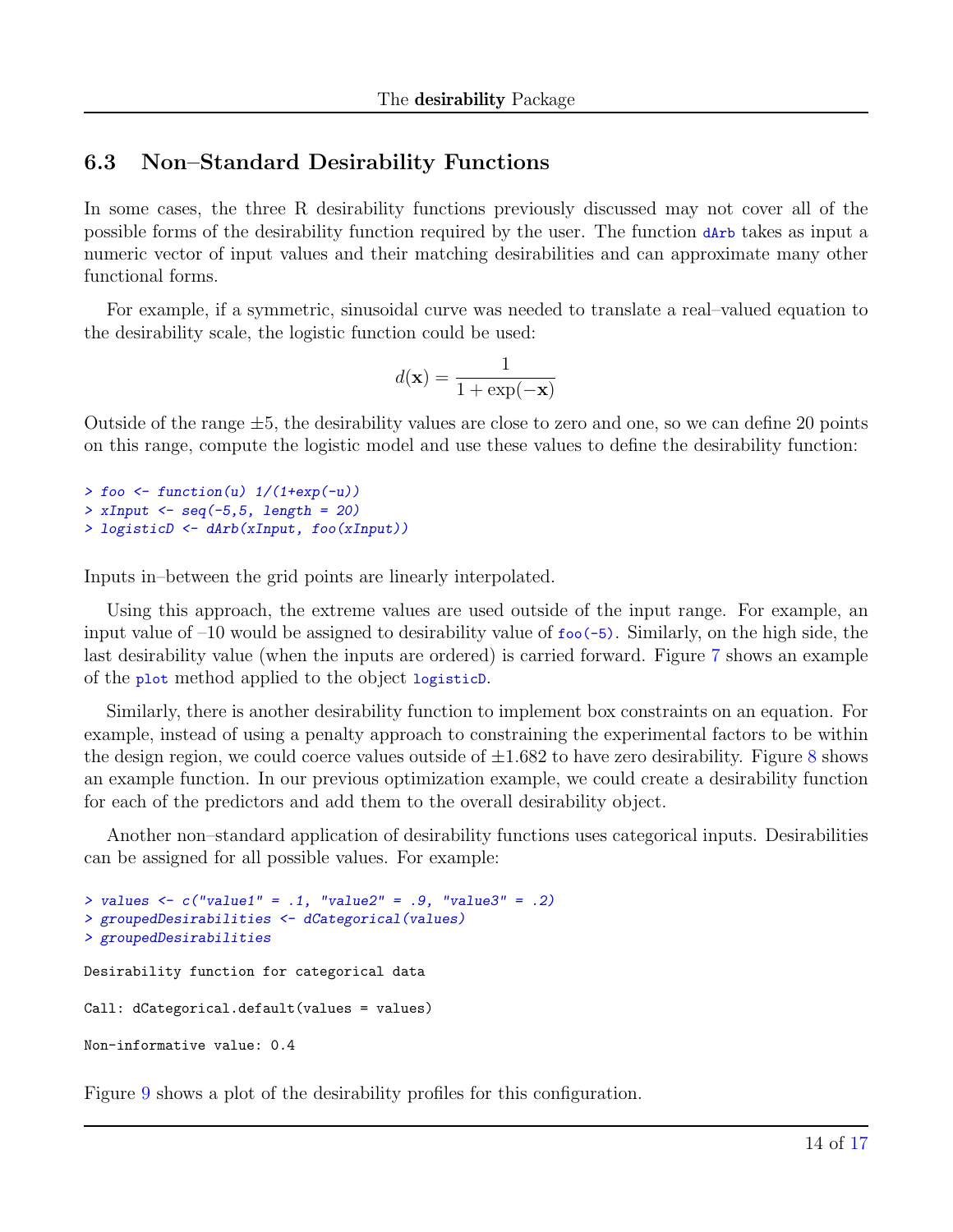

<span id="page-14-0"></span>Figure 7: An example of using a logistic function to translate inputs to desirability using the dArb function.



<span id="page-14-1"></span>Figure 8: An example of using a box–like desirability function.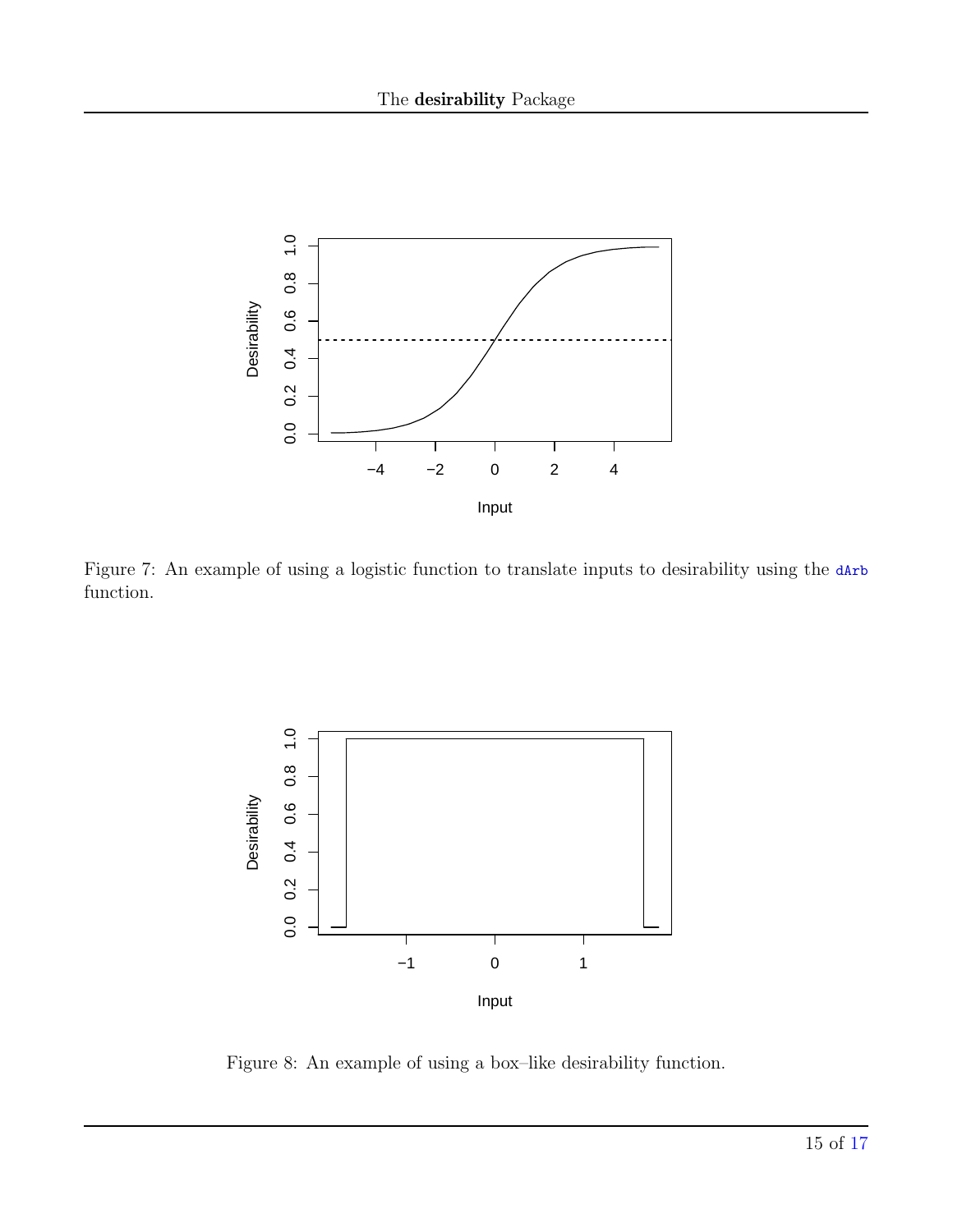

<span id="page-15-0"></span>Figure 9: An example of using a desirability function for categorical values.